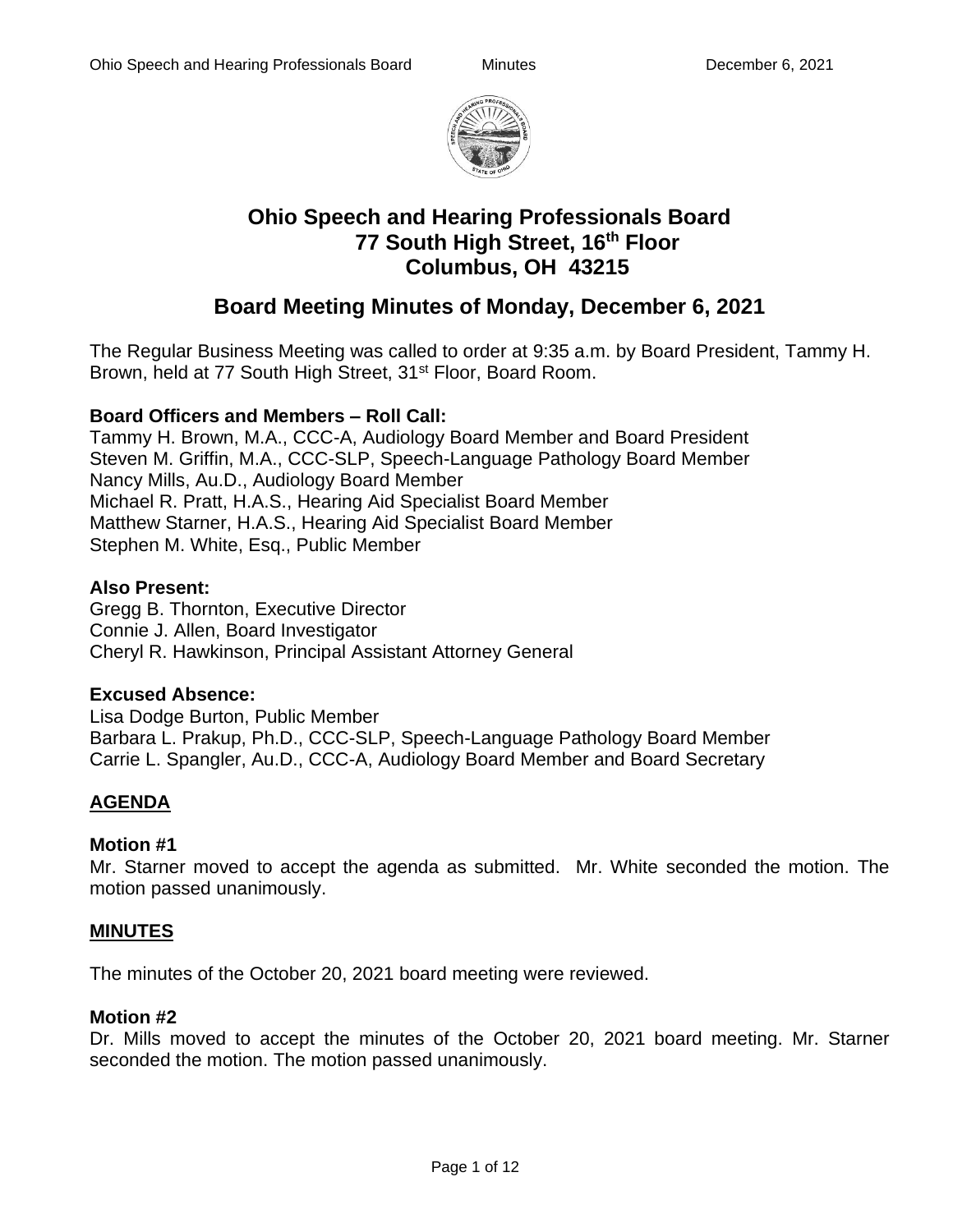#### **BOARD PRESIDENT'S COMMENTS**

Ms. Brown welcomed everyone to the meeting. She thanked everyone for their continued support of the COVID-19 protocols being followed during the in-person meeting. She thanked Mr. Thornton and the staff for their continued teamwork with the Board's operations.

# **EXECUTIVE DIRECTOR'S REPORT**

Mr. Thornton submitted a written report of significant activities occurring since the last Board meeting. He provided updates regarding:

- Significant meetings, presentations, and events
- Legislative and media contacts
- Year-to-date revenue and expenditures for FY2022
- Significant legislation
- COVID-19 updates
- ASLP-IC Interstate Compact
- Continuing education audits
- Occupational Licensure Board Review
- Annual ethics training for board members and staff

# **ASSISTANT ATTORNEY GENERAL'S REPORT**

There were no legal updates from Principal Assistant Attorney General Cheryl Hawkinson.

#### **INVESTIGATIONS**

#### **EXECUTIVE SESSION**

#### **Motion #3**

Mr. Starner moved to enter Executive Session for the purpose of discussing investigation of charges or complaints against a licensee, regulated individual, or an applicant for the purpose of disciplinary action pursuant to R.C. §121.22.(G)(1), and which requires that such matters be kept confidential under R.C. §121.22(G)(5). Dr. Mills seconded the motion, which passed by roll call vote as follows: Ms. Burton: excused absence; Mr. Griffin: yes; Dr. Mills: yes; Dr. Prakup: excused absence; Mr. Pratt: yes; Dr. Spangler: excused absence; Mr. Starner: yes; Mr. White: yes; and Ms. Brown: yes

The Board went into Executive Session at 9:53 a.m. and invited Board staff to remain in attendance. The Board also invited the Assistant Attorney General to remain in attendance.

The Board returned to Public Session at 10:25 a.m.

# **B. BOARD ACTIONS**

**New Cases**

**CO2021-12051**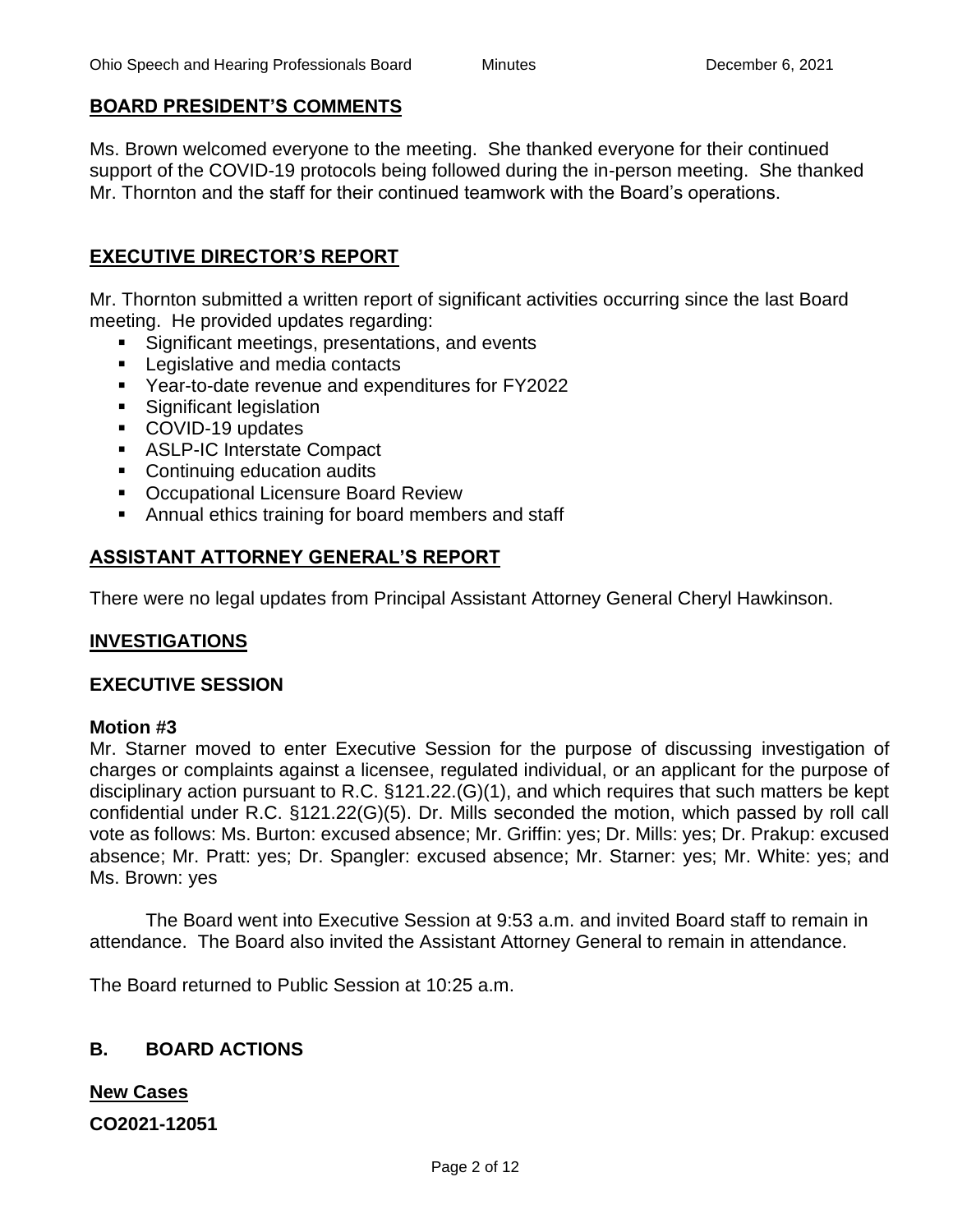This case involves a speech-language pathologist who was terminated from employment from a rehabilitation facility because the licensee took possession of the following facility keys without authorization: master key (access to restrooms, maintenance and administrators offices and business doors); a glass sliding door (was to remain closed during Covid); a therapist's office door; the therapy manager's filing cabinet. The employer questioned how the keys were obtained and what the keys were used for. The licensee said they were their personal keys to their home. Knowing this was not true, the licensee later informed the employer that the keys were in fact not their personal keys. The licensee: obtained initial licensure June 1987; is currently not employed; is currently under an Adjudication Order, entered on May 1, 2019. This is their second offense. The licensees conduct constitutes a breach of the terms and conditions of their Adjudication Order as follows:

- Further violations of Chapters 4744 and 4753 of the Ohio Revised and Admin. Code occurred.
- In violation of Ohio Revised Code Section (ORC) 4753.10 (A)(13) and Admn. Code (OAC) Sections 4753-3-08(M) and OAC 4753-9-01(C)(1)(a), code of ethics – failing to maintain a professional behavior and not engage in dishonesty, fraud, deceit, misrepresentation or other illegal conduct that may adversely reflect on the profession or the individual.

Accordingly, the Investigative Review Group recommends that the Board approve a settlement agreement with the following terms and conditions and to continue monitoring this case upon the licensee accepting and completing the terms of the settlement:

- Suspend indefinitely, all stayed except for 90 days;
- Shall provide the Board with a release to obtain a copy of the licensee's mental health evaluation;
- Shall complete a new mental health assessment by their current mental health provider (cost incurred by the licensee) that includes details regarding the allegations considered in this case;
- Shall provide the Board with a release to obtain any and all medical information related to their mental health condition;
- The licensee and their mental health team shall immediately notify the Board if there is a relapse or change in the licensee's mental health plan;
- Shall provide the Board with a letter from their mental health team, every three months, attesting that they continue treatment, follows their mental health care plan and can perform their job as a speech-language pathologist, the first letter is due within 90D from the settlement effective date;
- If the Board receives information that the licensee is no longer in treatment, the Board, at its discretion, may require the licensee to complete a mental health assessment by a mental health provider approved by the Board;
- If the licensee obtains re-employment, the employer(s) shall submit to the Board the licensee's annual performance evaluation within 30 days from the date of the annual performance;
- Continuing education hours shall be audited indefinitely;
- Shall have no further violations of Chapter 4744 and 4753 of the Ohio Revised and Admn. Code Chapter;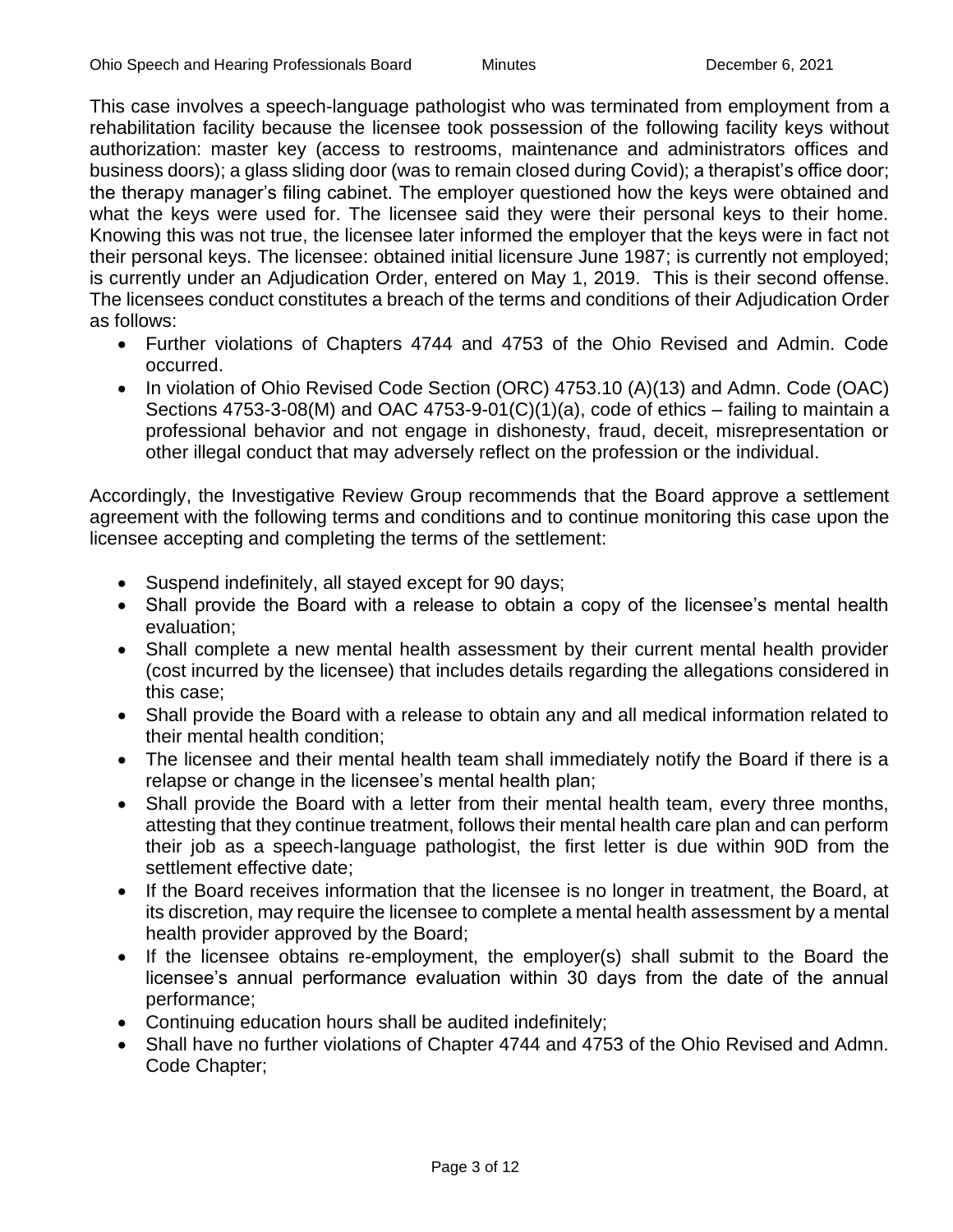#### **Motion #4**

Mr. Griffin moved to accept the Investigative Review Group's recommendation with the above modifications in case **CO2021-12051.** Mr. Starner seconded the motion. Mr. Pratt abstained. The motion passed unanimously.

#### **CO2021-16887**

This case involves a speech-language pathologist who renewed late (after the July 1, 2021 renewal extension deadline) and practiced under an expired license for more than fifteen days. Services were billed and adjustments were made. The licensee: obtained initial licensure February 2007; completed the required continuing education hours for the 2019-20 biennium; applied for reinstatement. This is their first offense.

Accordingly, the Investigative Review Group recommends that the Board approve a settlement agreement with the following terms and conditions and to close the case upon the licensee accepting and completing the terms:

For violation of the ORC Section 4753.02 unauthorized practice, 4753.09 license renewal and 4753.10(A)(9), (13) unprofessional conduct while engaging in the practice of speech-language pathology, violating this chapter or any lawful order and OAC Section 4753-9-01(C)(e)(i), code of ethics:

- Reprimand.
- Shall complete two additional continuing education hours in the area of ethics within 60 days from the settlement effective date. The two hours are not applicable towards the current biennium for renewal.
- Shall complete and pass the Board's jurisprudence examination within 90 days of receipt of the exam.
- Shall have no further violations of Chapters 4744 and 4753.

#### **Motion #5**

Dr. Mills moved to accept the Investigative Review Group's recommendation in case **CO2021- 16887.** Mr. Starner seconded the motion. Mr. Pratt abstained. The motion passed unanimously.

#### Previously Heard Cases

#### **CO2021-13313**

This case involves a speech-language pathologist who renewed late (after the July 1, 2021 extension deadline) and practiced under an expired license for more than fifteen days. Services were not billed. The licensee obtained initial licensure July 2012 and completed the required continuing education hours for the 2019-20 biennium. This is their first offense.

At its October 20, 2021 meeting, the Board heard this case. They agreed with the Investigative Review Group's recommendation (*below*). The licensee agreed to the terms and signed the Consent Agreement.

Accordingly, the Investigative Review Group recommends that the Board approve and close the case upon the licensee completing the terms:

- *Reprimand.*
- *Complete two additional continuing education hours, in the area of ethics, due 60 days from the effective date of the Consent.*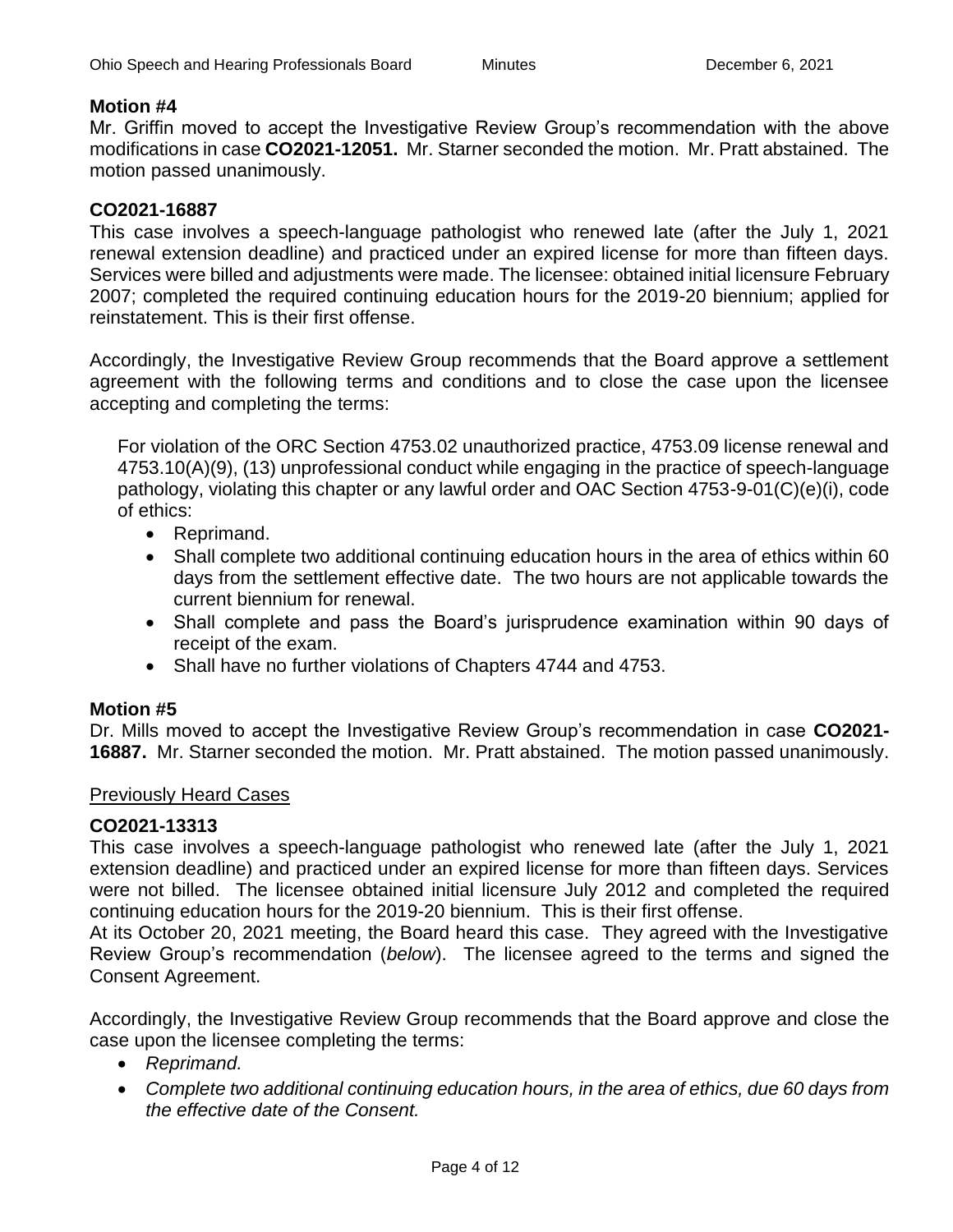• *Passing of the Boards' jurisprudence examination due 90 days of receipt of the examination.*

#### **Motion #6**

Mr. White moved to accept the Investigative Review Group's recommendation in case **CO2021- 13313.** Dr. Mills seconded the motion. There were no abstentions from those present. The motion passed unanimously.

#### **C. INVESTIGATIVE REPORT – Mrs. Allen**

| Since the last Board Meeting 10/20/2021 | <b>OPENED Investigations</b> | 15 |
|-----------------------------------------|------------------------------|----|
|                                         | <b>CLOSED Investigations</b> |    |
| <b>Current Open Investigations</b>      |                              | 64 |
| Of the Current Open Investigations      | <b>Consumer Complaints</b>   |    |
|                                         | <b>Referral Complaints</b>   | 55 |
| Current Open Cases Due to Monitoring    | Consent Agreement(s)         |    |
|                                         | <b>Adjudication Order(s)</b> |    |

#### **Of the Current Open Investigations, the Investigative Categories are:**

| <b>Application Requirements Not Met</b>                |                   |
|--------------------------------------------------------|-------------------|
| <b>Billing Fraud</b>                                   |                   |
| Continuing Education Violation and/or Self Report      | 29                |
| Conviction                                             |                   |
| <b>False or Misleading Advertisement</b>               |                   |
| <b>Falsified/Misleading Application</b>                |                   |
| Illegal, Incompetent, or Habitually Negligent Practice |                   |
| <b>Impaired Practice</b>                               | $\mathbf{\Omega}$ |
| <b>Misrepresentation of Credentials</b>                |                   |
| Practicing Under Expired License and CE Violation      |                   |
| <b>Practicing Under Expired/Inactive License</b>       | 14                |
| <b>Renewal Issue</b>                                   | 2                 |
| <b>Supervised Professional Experience Violations</b>   | O                 |
| <b>Unlicensed Practice</b>                             |                   |
| Unprofessional/Unethical Conduct                       | 16                |

#### **Sub-Categories – Unprofessional Conduct Investigations**

| Documented Unrendered Services; Billing                           |   |
|-------------------------------------------------------------------|---|
| Failure to Disclose disciplinary action by other Entity           |   |
| <b>SPE Supervisor Responsibilities</b>                            |   |
| <b>Standard of Practice Issue</b>                                 |   |
| Student harm by staff                                             |   |
| Terminated as hearing aid network provider                        |   |
| <b>Terminated from Employment</b>                                 | 5 |
| <b>Transcript Late</b>                                            |   |
| VA benefits cancelled due to wrong patient information documented |   |
| Yelled at patient                                                 |   |

# **UPDATES SINCE THE LAST MEETING**

Other Information, Enforcement Activities and/or Outcome of some of the previously closed cases: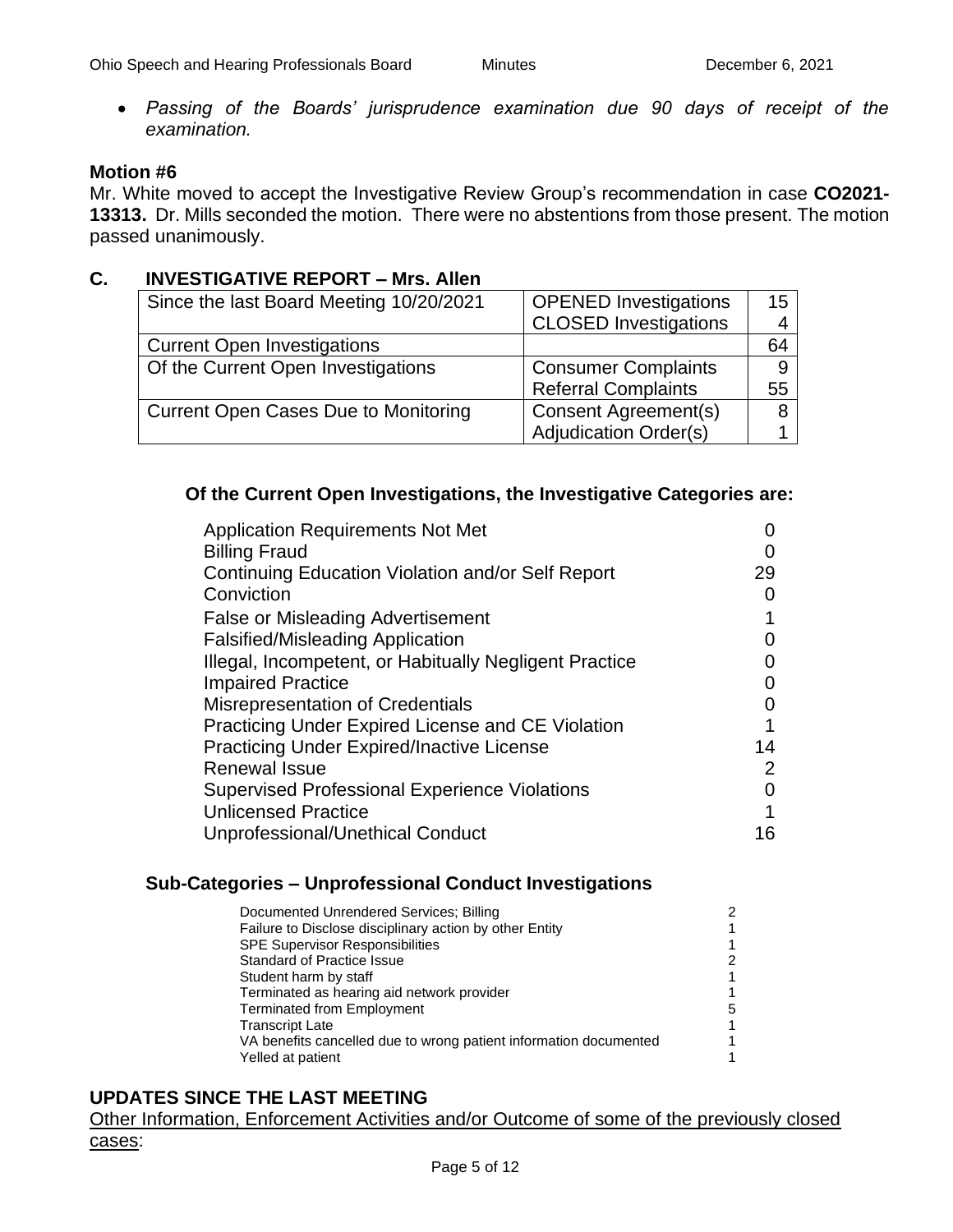- Referrals to Investigations 12
- Educational Letters 12
- License Verifications 54

# **Continuing Education**

#### 2019-20 CE Audit

August 2021, ten percent of audiologists, speech-language pathologists and hearing aid fitters (active license status) were audited for their 2019-20 CE hours. 460 licensees were audited. Fifty-seven percent of audits have been reviewed to completeness. The board member audits are also complete.

#### **Disciplinary Investigations Statistics for 2021 To Date**

#### Disciplinary Investigative Actions Taken

|                        | Hearings                                                                              |                | 1                |
|------------------------|---------------------------------------------------------------------------------------|----------------|------------------|
|                        | <b>Adjudication Orders</b>                                                            |                | 1                |
|                        | <b>Consent Agreements</b>                                                             |                | 6                |
|                        | <b>Consent Agreements Non-Reportable</b>                                              |                | 1                |
|                        | <b>Educational Letters</b>                                                            |                | 28               |
|                        | <b>Referrals to Prosecutor</b>                                                        |                | 0                |
|                        | <b>Referrals to Other Agencies</b>                                                    |                | $\overline{2}$   |
|                        | Category of Disciplinary Investigative Actions Taken To Date                          |                |                  |
|                        | <b>Application Requirements Not Met</b>                                               |                | 0                |
|                        | <b>Billing Fraud</b>                                                                  |                | 1                |
|                        | <b>Continuing Education Violation</b>                                                 |                | 5                |
|                        | Conviction - Disqualifying Offense                                                    |                | 1                |
|                        | <b>False or Misleading Advertisement</b>                                              |                | 1                |
|                        | <b>Falsified/Misleading Application</b>                                               |                | 0                |
|                        | Illegal, Incompetent or Habitually Negligent Practice                                 |                | 0                |
|                        | <b>Impaired Practice</b>                                                              |                | 0                |
|                        | Misrepresentation of Credentials                                                      |                | 0                |
|                        | Practicing Under Expired License and CE Violation                                     |                | 1                |
|                        | <b>Practicing Under Expired/Inactive License</b>                                      |                | 4                |
|                        | <b>Renewal Issue</b>                                                                  |                | 4                |
|                        | <b>Supervised Professional Experience Violations</b>                                  |                | 4                |
|                        | <b>Unlicensed Practice</b>                                                            |                | 1                |
|                        | Unprofessional/Unethical Conduct                                                      |                | 9                |
|                        | Sub-Categories - Unprofessional/Unethical Conduct                                     | No.            |                  |
|                        | Documented Unrendered Services<br>Hearing Aid non return                              | 1              |                  |
|                        | Hearing Aid not working                                                               | 1              |                  |
|                        | Hearing Aid online sale out of state to Ohio consumer<br>Hurt ear/pressed hearing aid | 1<br>1         |                  |
| <b>LICENSURE</b>       | <b>SPE Supervisor Responsibilities</b>                                                | 2              | <b>APPROVAL-</b> |
| <b>Carrie Spangler</b> | <b>Transcript Late</b>                                                                | $\overline{2}$ |                  |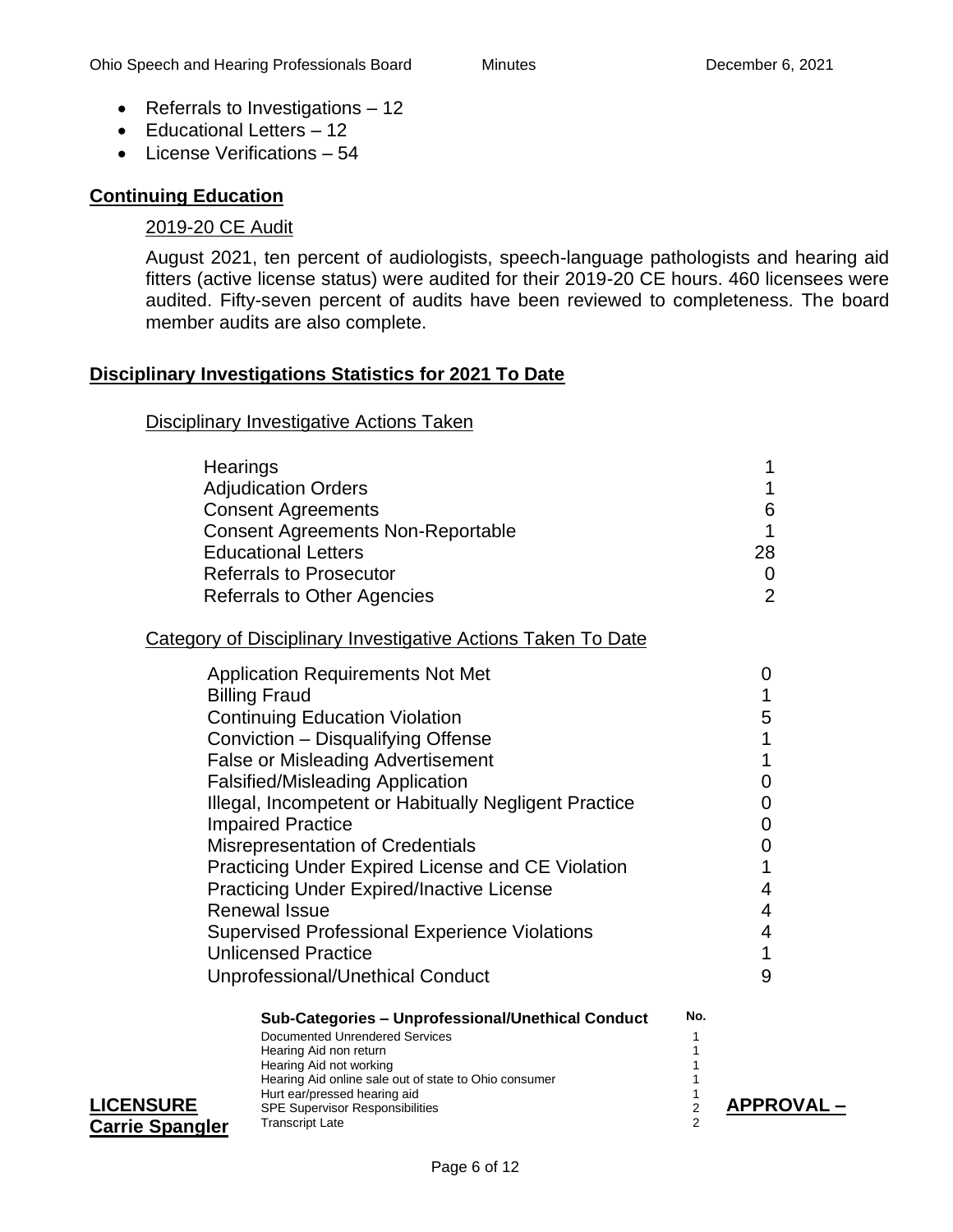# **A. License Review**

#### **Motion #7**

Ms. Brown moved to ratify the Audiology, Hearing Aid Dealers, Hearing Aid Fitters, Hearing Aid Satellites, Conditional Speech-Language Pathology, Speech-Language Pathology, and Trainee Permit licenses granted by the Executive Director since the last Board Meeting. Mr. Starner seconded the motion. The motion passed unanimously.

| <b>License: Number</b> | <b>Issue Date</b> | <b>Applicant Full Name</b>   |
|------------------------|-------------------|------------------------------|
| IL.03456               | 10/15/2021        | AmyLynn Pope Rule            |
| SP.14664               | 10/15/2021        | Julie Michelle Marcel        |
| TP.11270               | 10/15/2021        | Randall George Rausch        |
| SP.14666               | 10/19/2021        | Kristin Mary Gillig Casallas |
| COND.20211898-SP       | 10/19/2021        | <b>Brandy Shook</b>          |
| SP.14665               | 10/19/2021        | Carla A. Rivera              |
| SP.14667               | 10/20/2021        | Lucy R. Ingram               |
| TP.11271               | 10/20/2021        | <b>Bailey Wiford</b>         |
| A.02343                | 10/20/2021        | Joseph Frank Lanzetta        |
| SP.14668               | 10/21/2021        | Kaitlyn Adams                |
| TP.11272               | 10/21/2021        | Ashley Marie O'Farrell       |
| HAD.00124-SAT          | 10/21/2021        | DoraAnn Rodriguez            |
| SP.14670               | 10/21/2021        | Kayleigh Anne Izor           |
| SP.14671               | 10/21/2021        | Shannon M Robbins            |
| HAD.00123-SAT          | 10/21/2021        | Rebecca L. Belt              |
| SP.14669               | 10/21/2021        | Rikki Ellen Brumbaugh        |
| TP.11273               | 10/21/2021        | Abigail Rose VanHorssen      |
| AIDE.10135-A           | 10/26/2021        | <b>Bailey Wiford</b>         |
| AIDE.10136-A           | 10/26/2021        | Kelli Ilderton               |
| SP.14672               | 10/26/2021        | Madison Hatfield             |
| SP.14674               | 10/27/2021        | Scott Jeffery Archibald      |
| SP.14673               | 10/27/2021        | <b>Charisse Marie Toeppe</b> |
| SP.14678               | 11/4/2021         | Kendall Kelly                |
| SP.14675               | 11/4/2021         | Stephanie Kay Wimsatt        |
| SP.14676               | 11/4/2021         | Sarah E. Bowman              |
| A.02344                | 11/4/2021         | Jennifer A Ishmael           |
| SP.14677               | 11/4/2021         | Erin Jean Severhof           |
| SP.14679               | 11/4/2021         | Veronica Karen Musser        |
| SP.14680               | 11/4/2021         | Courtney Jean Hephner        |
| SP.14681               | 11/11/2021        | Catalina T. Morar            |
| COND.20211899-SP       | 11/12/2021        | Rachel N Hoisington          |
| TP.11274               | 11/15/2021        | Kara Angelica Johnson        |
| COND.20211900-SP       | 11/15/2021        | <b>Mason Forest Hakes</b>    |
| SP.14682               | 11/15/2021        | McKenzie May Springford      |
| SP.14684               | 11/16/2021        | Jacinda Hickman              |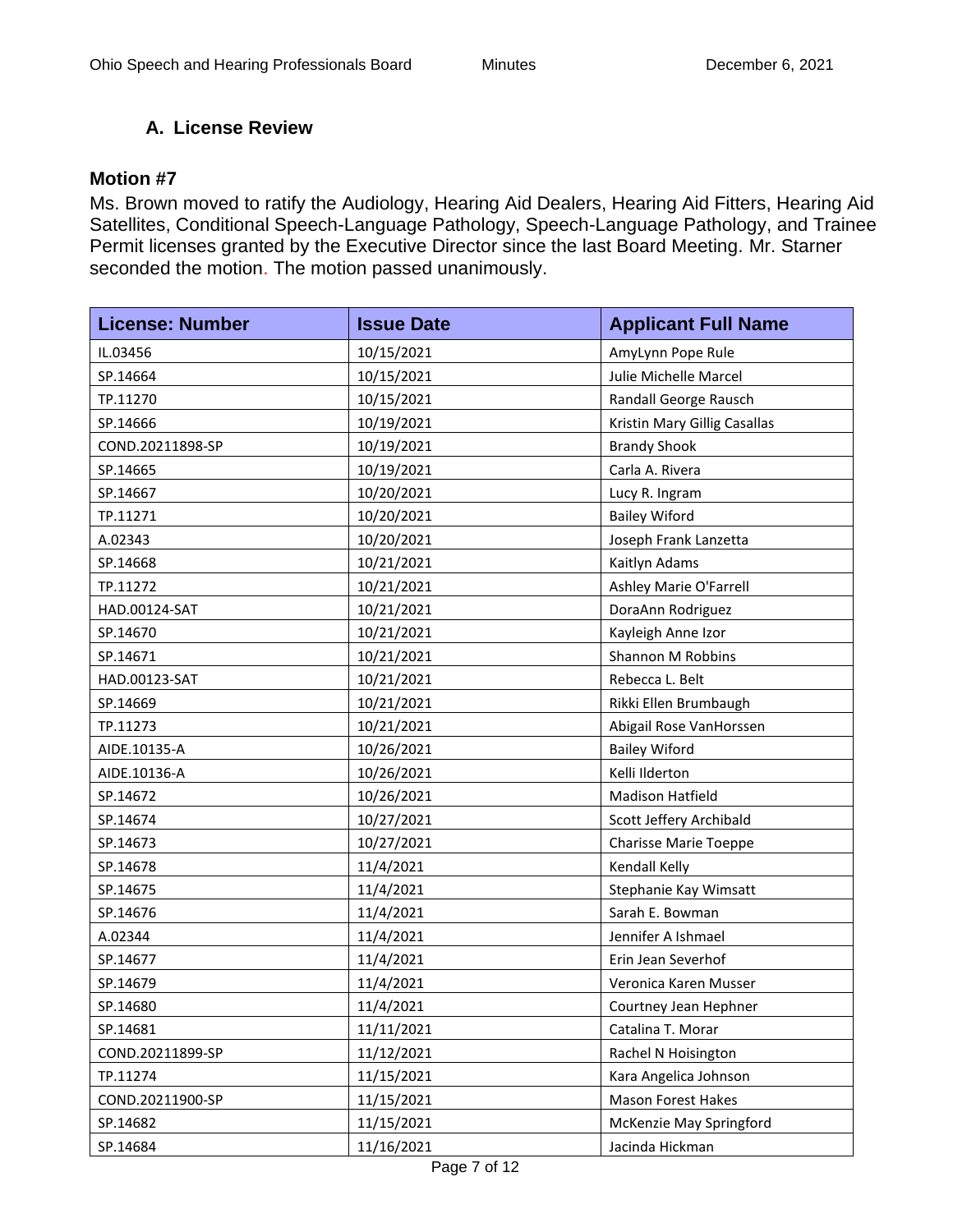| AIDE.10137-A     | 11/16/2021 | Ashley E Smith        |
|------------------|------------|-----------------------|
| COND.20211901-SP | 11/16/2021 | <b>Blair Taylor</b>   |
| SP.14683         | 11/16/2021 | Mary Pearl            |
| SP.14685         | 11/18/2021 | Margaret Foley        |
| COND.20211902-SP | 11/22/2021 | Hussein Ali Chouaib   |
| HAD.00125-SAT    | 11/22/2021 | Sheila M Portz        |
| IL.03457         | 11/22/2021 | Dillian M Franklin    |
| HAD.03388        | 11/22/2021 | Sherrie Stump         |
| HAD.03389        | 11/24/2021 | Sheila M Portz        |
| SP.14687         | 11/29/2021 | Kristen Marie Nicol   |
| SP.14688         | 11/29/2021 | Jamie Maxwell         |
| SP.14689         | 11/29/2021 | Helen Handley         |
| SP.14686         | 11/29/2021 | Macey Danielle Szalay |
| TP.11275         | 11/29/2021 | Nicole Beranek        |

**Audiology Aides**

None

**Speech-Language Pathology Aides**

None

**Licensure Applications**

**None** 

**Special Applications**

None

# **LICENSING SUMMARY**

| Audiology                             | 1,074  |
|---------------------------------------|--------|
| Audiology Aide                        | 77     |
| Conditional Speech-Language Pathology | 372    |
| Dual - Audiology and Speech-Language  | 27     |
| <b>Hearing Aid Dealers</b>            | 217    |
| <b>Hearing Aid Satellites</b>         | 419    |
| <b>Hearing Aid Fitters</b>            | 412    |
| <b>Inactive Audiology</b>             | 45     |
| Inactive Speech-Language Pathology    | 256    |
| Speech-Language Pathology             | 7,950  |
| Speech-Language Pathology Aide        | 3      |
| <b>Trainee Permit Holders</b>         | 35     |
| <b>TOTAL</b>                          | 10,887 |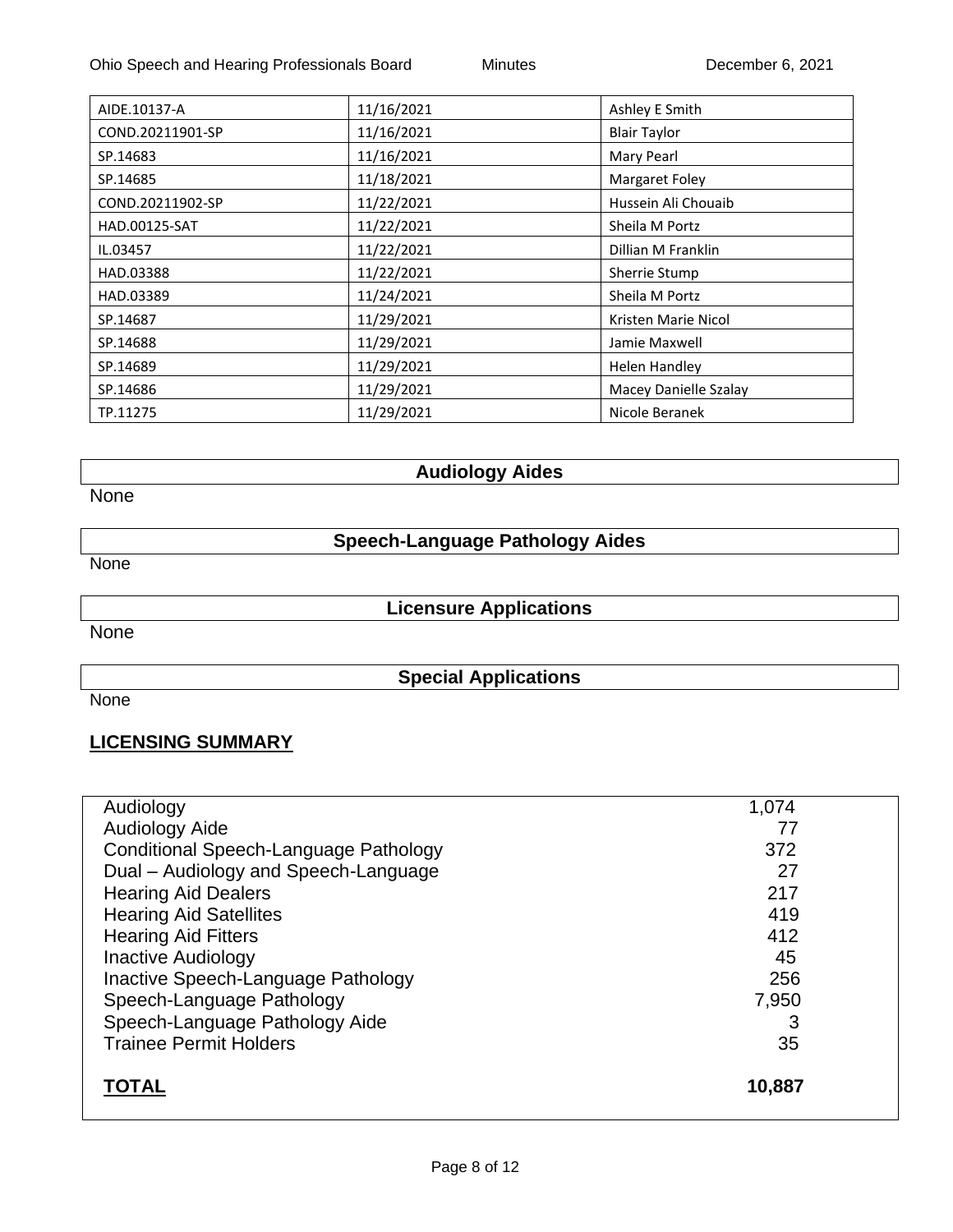#### **BOARD BUSINESS**

A. Audit Management Letter

The Board reviewed the final audit management letter issued by the State Auditor's Office of the board's operations for the 2020-2021 fiscal year period. There were no recommendations or findings made.

B. Approval of Board Expenditures – Laptop Computer Mr. Thornton reported that one of the Board office laptop computer's hardware system

# failed and needed to be replaced.

#### **Motion #8**

Mr. White moved to approve an expenditure in the amount of \$1,159 to vendor Brown Enterprise for a laptop computer. Mr. Pratt seconded the motion. The motion passed unanimously. Board President, Tammy Brown noted for the record that she is not affiliated with the vendor and the same last name is purely coincidental.

C. Ohio Dyslexia Committee – Update

Mr. Griffin updated the Board on the status of the Ohio Dyslexia Committee. Mr. Griffin stated that a draft of the Ohio Dyslexia Guidebook was recently released for public comment. The guidebook focuses on three areas of law: school districts must establish a certification process for structured literacy programs; establish acceptable training and certification programs; and establish guidelines centered around instruction of school children identified with dyslexia. He stated that the committee will continue to meet in 2022. The committee intends to develop guidelines addressing students with hearing loss who have dyslexia.

D. NCSB Secretariat for ASLP-IC Commission Vote

Mr. Thornton updated the Board about the National Council of State Boards of Examiners for Speech-Language Pathology and Audiology (NCSB) serving as the "Secretariat" for the Audiology and Speech-Language Pathology Interstate Compact. (ASLP-IC). The role of the secretariat would be to help the ASLP-IC Commission setup the database system and other administrative tasks to get the compact operational. NCSB will be asking its member states to vote on whether it should serve as the secretariat to the ASLP-IC Commission.

#### **Motion #9**

Mr. Starner moved to authorize the Board's Executive Director to vote on the question of whether NCSB should serve as secretariat to the ASLP-IC Commission. Mr. White seconded the motion. The motion passed unanimously.

E. FDA's Proposed Regulations on Over-the-Counter Hearing Aids The Board reviewed the U.S. Food and Drug Administration's proposed regulations for over-the-counter hearing aids. The FDA is accepting public comments on the proposed regulations until January 18, 2022. The Board discussed issues and concerns and authorized the Board's Executive Director to draft public comments and submit them to the FDA on behalf of the Board.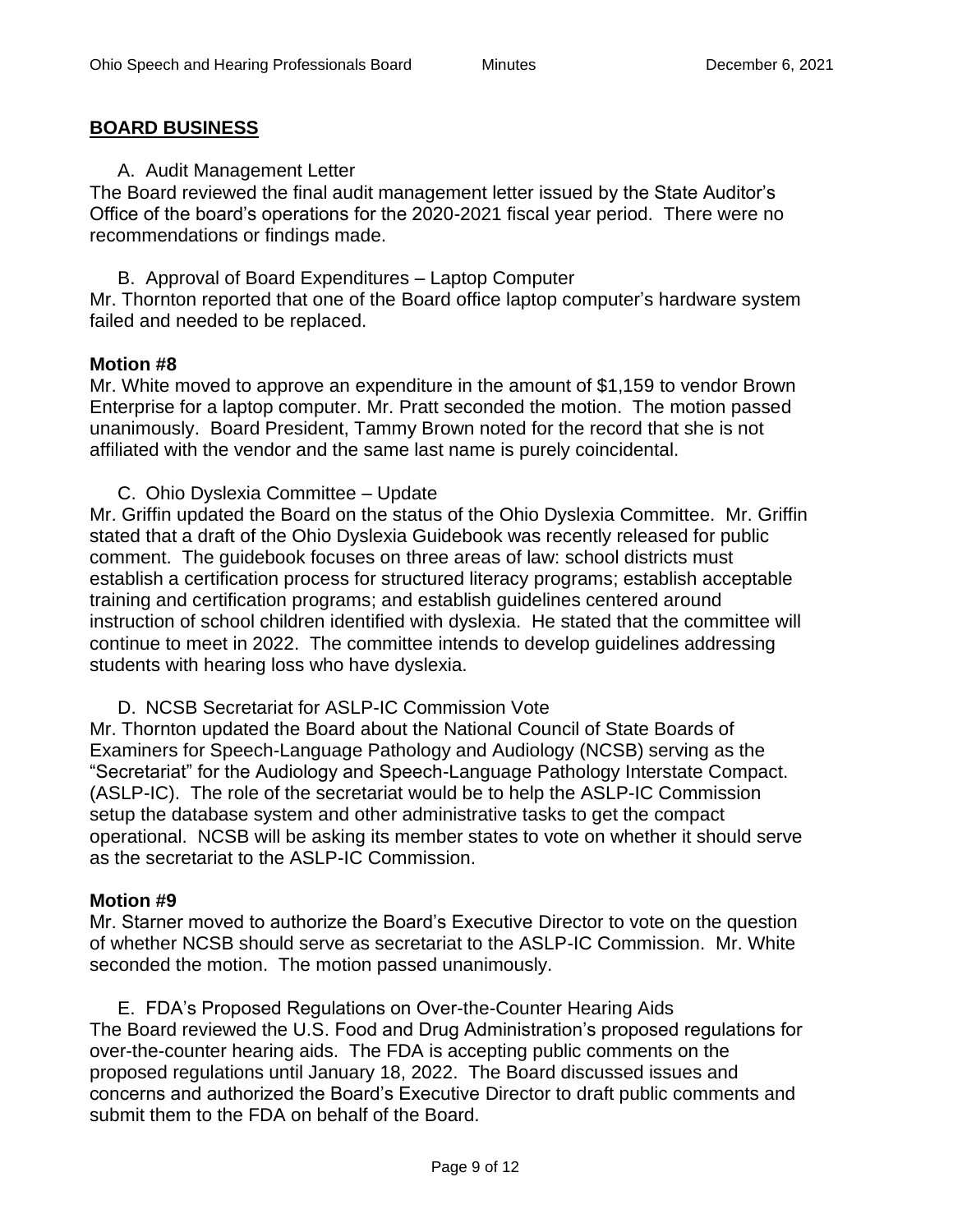# F. Poll Board Members for 2022 Reappointments

The following board members whose terms are up for expiration on March 22, 2022 were polled to determine if they intend to apply for reappointment.

Barbara Prakup – No (Confirmed by Mr. Thornton) Carrie Spangler – Yes (Confirmed by Mr. Thornton) Matt Starner - No Stephen White - Yes

G. Board Meeting Dates, Elections and Committee Assignments for 2022

The Board set the following meeting dates for 2022:

#### **Board Meeting Dates for 2022**

January 31<sup>st</sup> at 9:30 a.m. (Monday)

March  $18<sup>th</sup>$  at 9:30 a.m. (Friday)

May  $17<sup>th</sup>$  at 9:30 a.m. (Tuesday)

July  $22<sup>nd</sup>$  at 9:30 a.m. (Friday)

August 31st at 9:30 a.m. (Wednesday)

October 25<sup>th</sup> at 9:30 a.m. (Tuesday)

December 8<sup>th</sup> at 9:30 a.m. (Thursday)

#### **Election of Board Officers**

The Board discussed the board officer positions and duties, and the procedures for the election of board officers. Mr. Thornton presided over the election of the board president due to Dr. Spangler's excused absence. Dr. Mills moved to nominate Ms. Brown as board president for 2022. Mr. White seconded the motion. There were no other nominations. The Board voted unanimously to elect Tammy Brown as Board President for 2022.

Ms. Brown presided over the election of the board secretary. Mr. Starner moved to nominate Dr. Spangler as board secretary for 2022. Mr. Pratt seconded the motion. There were no other nominations. The Board voted unanimously to elect Carrie Spangler as Board Secretary for 2022.

After conferring with board members, Ms. Brown made the following committee assignments for 2022:

#### **Rules Committee – 2022**

Matt Starner, Chair and (HAD) Nancy Mills, (AUD)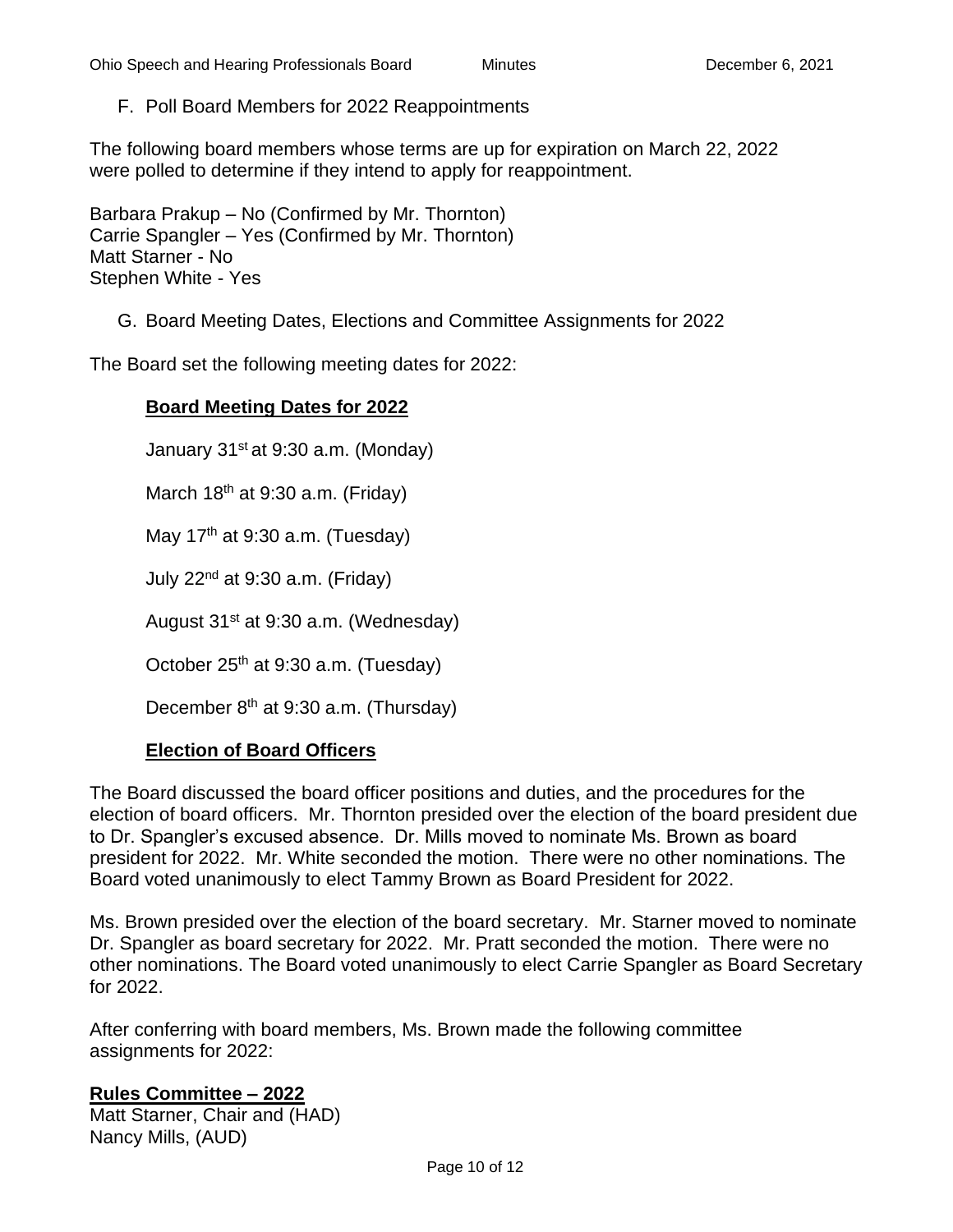Steve Griffin, (SLP) Lisa Burton, (Public) Board President Board Executive Director

# **Professional Competency Committee – 2022**

Michael Pratt, Chair and (HAD) Carrie Spangler, (AUD) Barbara Prakup, (SLP) Stephen White, (Public) Board President Board Executive Director

# **Investigative Review Group – 2022**

Michael Pratt, Chair and (HAD) Nancy Mills (AUD Consultant) Barbara Prakup/Steve Griffin (SLP Consultant) Board Investigator Board Executive Director Assistant Attorney General

# **Policy and Procedure Committee – 2022**

Board President, Chair Executive Director Lisa Burton (Public)

# **Review Committee January - June 2022**

Carrie Spangler (AUD applications) Barbara Prakup (SLP applications) Matt Starner (HAD applications)

# **Review Committee July - December 2022**

Nancy Mills (AUD applications) Steve Griffin (SLP applications) Michael Pratt (HAD applications)

# **CORRESPONDENCE**

There was no correspondence discussed at the meeting.

# **OPEN FORUM FOR PUBLIC AND PROFESSIONAL ORGANIZATIONS**

There were no comments from members of the public or professional organizations.

# **MEMBER CONCERNS**

There were no member concerns.